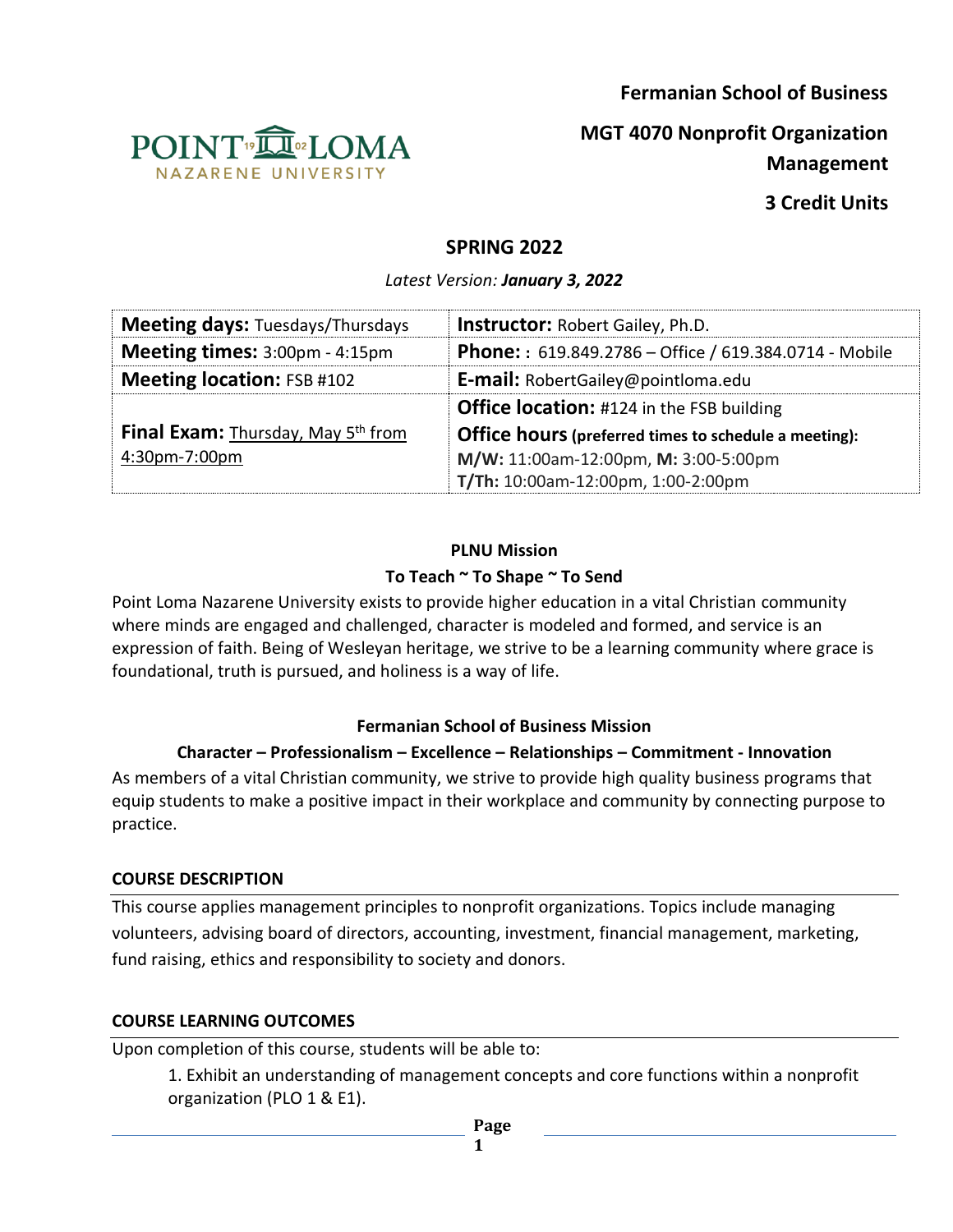2. Describe how nonprofit managers create, support and measure the effectiveness of an organizational mission (PLO E1 & E2).

3. Compare approaches to decision making in for-profit and nonprofit environments (PLO 2 & E2).

4. Apply nonprofit principles through a service-learning volunteer experience (PLO 2 & E2).

5. Identify and employ ethical values when engaging with a nonprofit organization (PLO 4).

6. Present ideas on nonprofit management through written and verbal means (PLO 3).

#### **REQUIRED TEXTS AND RECOMMENDED STUDY RESOURCES**



**The Jossey-Bass Handbook of Nonprofit Leadership and Management**, 4th edition (2016) – David O. Renz, editor and Associates. Jossey-Bass. Wiley.



**The Spiritual Danger of Doing Good** (2013) by Peter Greer with Anna Haggard. Bethany House Publishers.

**Other required reading:** Journal/News articles posted on Canvas, Canvas discussions as assigned.

#### **ASSESSMENT AND GRADING**

| Grading will be based on the following activities:                       |     |
|--------------------------------------------------------------------------|-----|
| Attendance (up to 50 points):                                            | 5%  |
| Weekly Activities (up to 250 points):                                    | 25% |
| Mid-Term Exam (up to 150 points):                                        | 15% |
| Service-Learning Activity (25 hours) or Term Project (up to 250 points): | 25% |
| Major Exit Exam or alternative assignment for non-majors (50 points)     | 5%  |
| Final Exam (up to 250 points):                                           | 25% |

Final grades will approximately follow this scale:

| A         | $930 - 1000$ points | C    | $730 - 769$ points |
|-----------|---------------------|------|--------------------|
| $A -$     | 900 - 929 points    | $C-$ | $700 - 729$ points |
| B+        | 870 - 899 points    | D+   | $670 - 699$ points |
| B         | 830 - 869 points    | D    | $630 - 669$ points |
| <b>B-</b> | 800 - 829 points    | D-   | $600 - 629$ points |
| $C+$      | 770 - 799 points    | F.   | 599 points or less |
|           |                     |      |                    |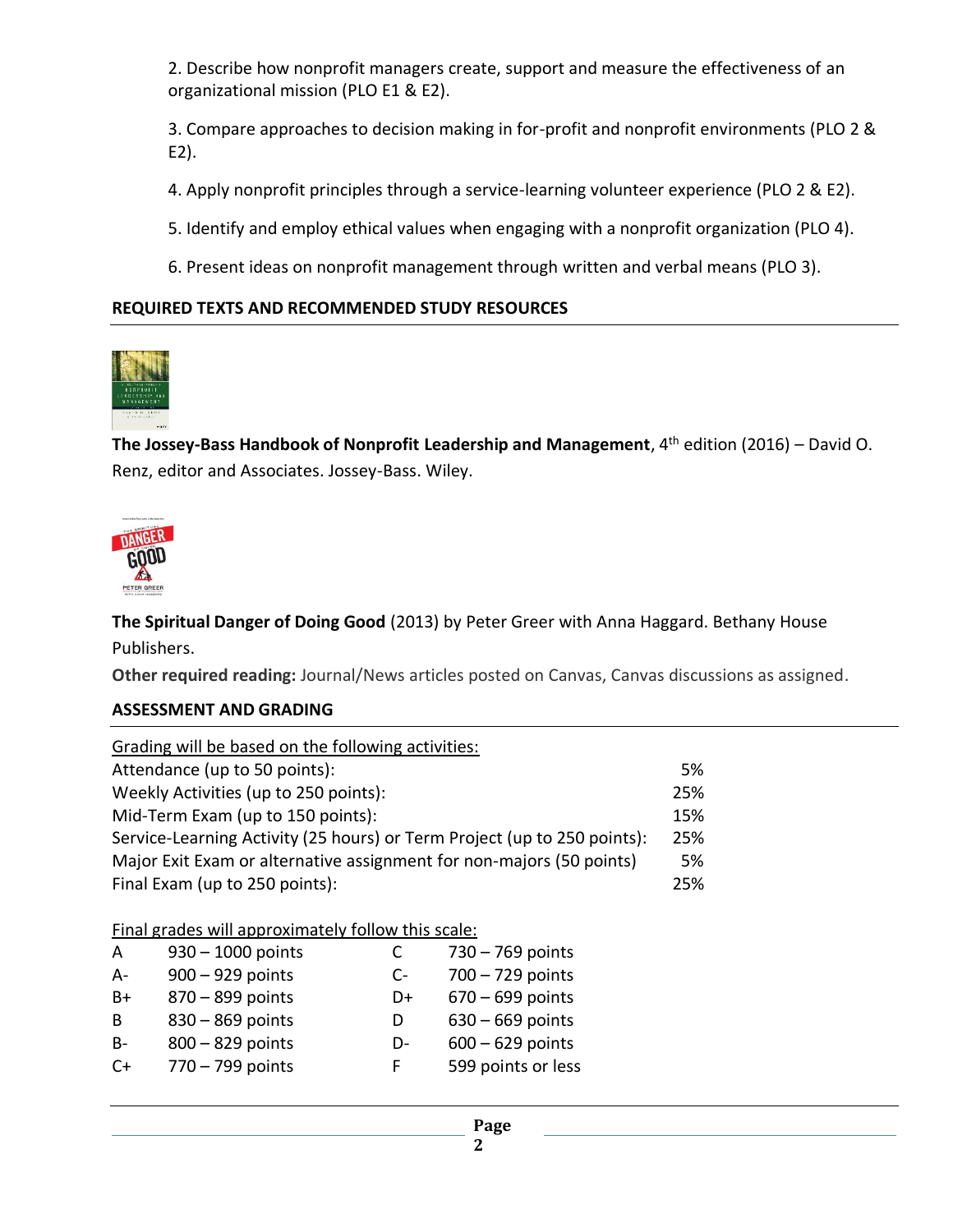### **Graded Course Components (see more details below)**

- **Attendance:** Attendance will be taken. Reading assigned material prior to coming to class is essential and students need to be prepared to be involved in the presentation of material and a discussion of the ramifications of various positions presented. Students' final score/grade will be impacted by their attendance, participation in class, and completing the course evaluation at the end of the semester. **Attendance represents 50 points out of the total 1,000.**
- **Weekly Activities:** For 10 weeks of the course you will work in groups of students to complete an assignment related to nonprofit research (reflecting on case studies). Each group will submit one report on what was learned/found in the research. **Weekly Activities represent 250 points out of the total 1,000.**
- **Course Exams (Mid-term and Final):** There are two (2) course exams scheduled. The mid-term and final will follow the course and will cover material found in the texts, additional readings and resources assigned, class discussions, lectures, and guest lectures. Exams will vary in nature as needed to reach the course objectives. The mid-term exam will cover material up to the point of the exam. The Final exam will be comprehensive and cover the entire course material. **Exams represent 400 points out of the total 1,000.**
- **Major Exit Exam/Alternative Assignment:** The major exit exam is to be taken by all International Development Majors during the semester. All non-ID majors must complete the additional assignment posted on Canvas by Sunday night of the same week. To provide time to complete this extra exam/assignment, a class period will be given so that students can dedicate their time to the exam/assignment. **The Major Exit Exam/Alternative Assignment represents 50 points out of the total 1,000.**
- **Service-Learning Activity:** A major portion of this class will be spent engaging in hands-on work at a nonprofit organization and thoughtful reflection on those experiences. At least 25 hours of volunteer work during the semester is required for this assignment to receive full credit. Some in-class seat time *may* be given to accommodate these hours. There will be both verbal and written reflections to complete on these experiences. More information on this assignment will be posted on Canvas. **Service Learning represents 250 points out of the total 1,000.**

# **INCOMPLETES AND LATE ASSIGNMENTS**

All assignments are to be submitted/turned in by the beginning of the class session when they are due—including assignments posted in Canvas. Incompletes will only be assigned in extremely unusual circumstances.

### **SPIRITUAL CARE**

Please be aware PLNU strives to be a place where you grow as whole persons. To this end, we provide resources for our students to encounter God and grow in their Christian faith. If students have questions, a desire to meet with the chaplain or have prayer requests you can contact the *Office of* Spiritual Development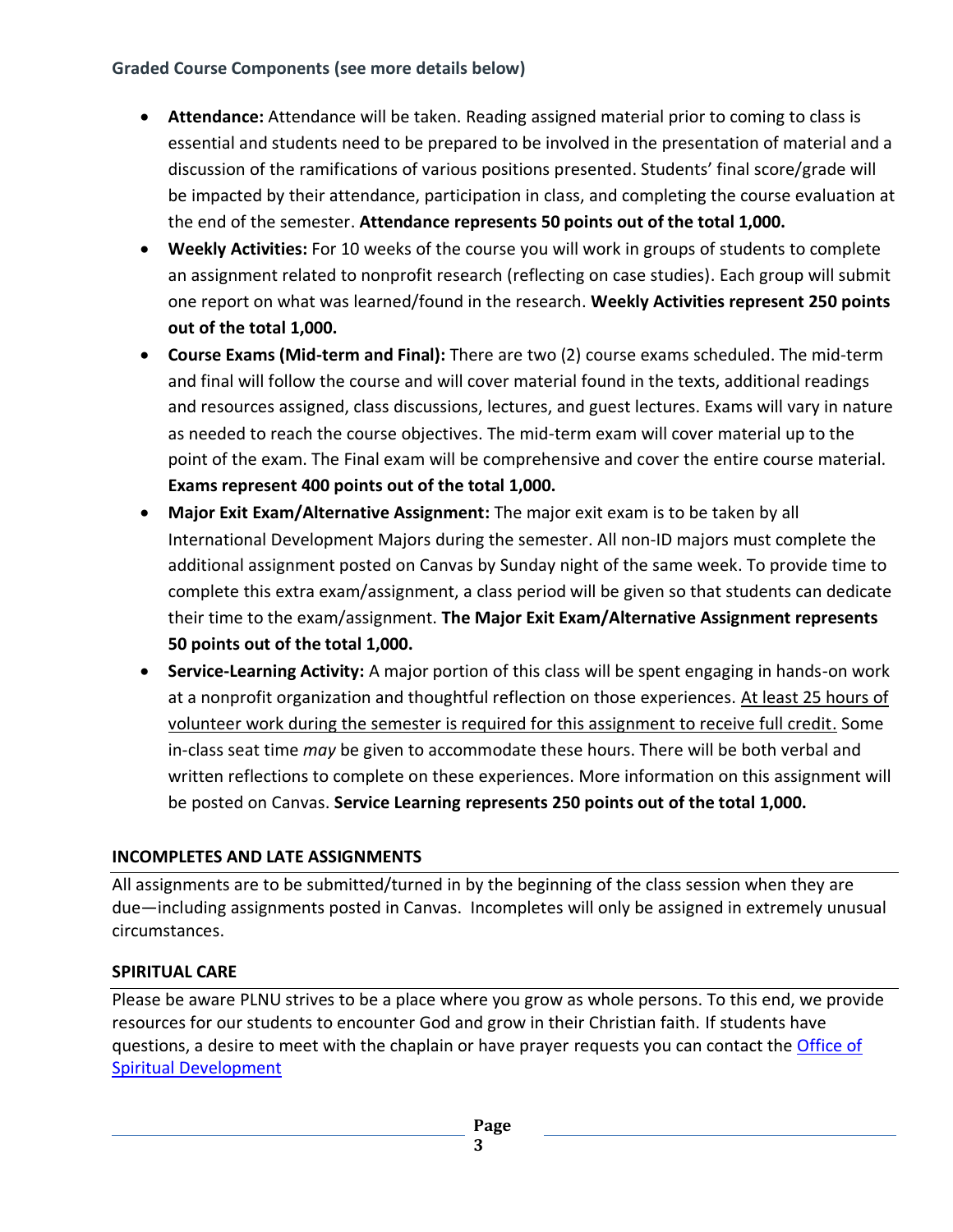#### **PLNU COPYRIGHT POLICY**

Point Loma Nazarene University, as a non-profit educational institution, is entitled by law to use materials protected by the US Copyright Act for classroom education. Any use of those materials outside the class may violate the law.

#### **PLNU ACADEMIC HONESTY POLICY**

Students should demonstrate academic honesty by doing original work and by giving appropriate credit to the ideas of others. Academic dishonesty is the act of presenting information, ideas, and/or concepts as one's own when in reality they are the results of another person's creativity and effort. A faculty member who believes a situation involving academic dishonesty has been detected may assign a failing grade for that assignment or examination, or, depending on the seriousness of the offense, for the course. Faculty should follow and students may appeal using the procedure in the university Catalog. See [Academic Policies](https://catalog.pointloma.edu/content.php?catoid=52&navoid=2919#Academic_Honesty) for definitions of kinds of academic dishonesty and for further policy information.

#### **PLNU ACADEMIC ACCOMMODATIONS POLICY**

PLNU is committed to providing equal opportunity for participation in all its programs, services, and activities. Students with disabilities may request course-related accommodations by contacting the Educational Access Center (EAC), located in the Bond Academic Center [\(EAC@pointloma.edu](mailto:EAC@pointloma.edu) or 619- 849-2486). Once a student's eligibility for an accommodation has been determined, the EAC will issue an academic accommodation plan ("AP") to all faculty who teach courses in which the student is enrolled each semester.

PLNU highly recommends that students speak with their professors during the first two weeks of each semester/term about the implementation of their AP in that particular course and/or if they do not wish to utilize some or all of the elements of their AP in that course.

Students who need accommodations for a disability should contact the EAC as early as possible (i.e., ideally before the beginning of the semester) to assure appropriate accommodations can be provided. It is the student's responsibility to make the first contact with the EAC.

### **PLNU ATTENDANCE AND PARTICIPATION POLICY**

Regular and punctual attendance at all class sessions is considered essential to optimum academic achievement. If the student is absent for more than 10 percent of class sessions, the faculty member will issue a written warning of de-enrollment. If the absences exceed 20 percent, the student may be de-enrolled without notice until the university drop date or, after that date, receive the appropriate grade for their work and participation.

### **USE OF TECHNOLOGY**

In order to be successful in your course, you'll need to meet the minimum technology and system requirements; please refer to the *[Technology and System Requirements](https://help.pointloma.edu/TDClient/1808/Portal/KB/ArticleDet?ID=108349)* information. Additionally, students are required to have headphone speakers, microphone, or webcams compatible with their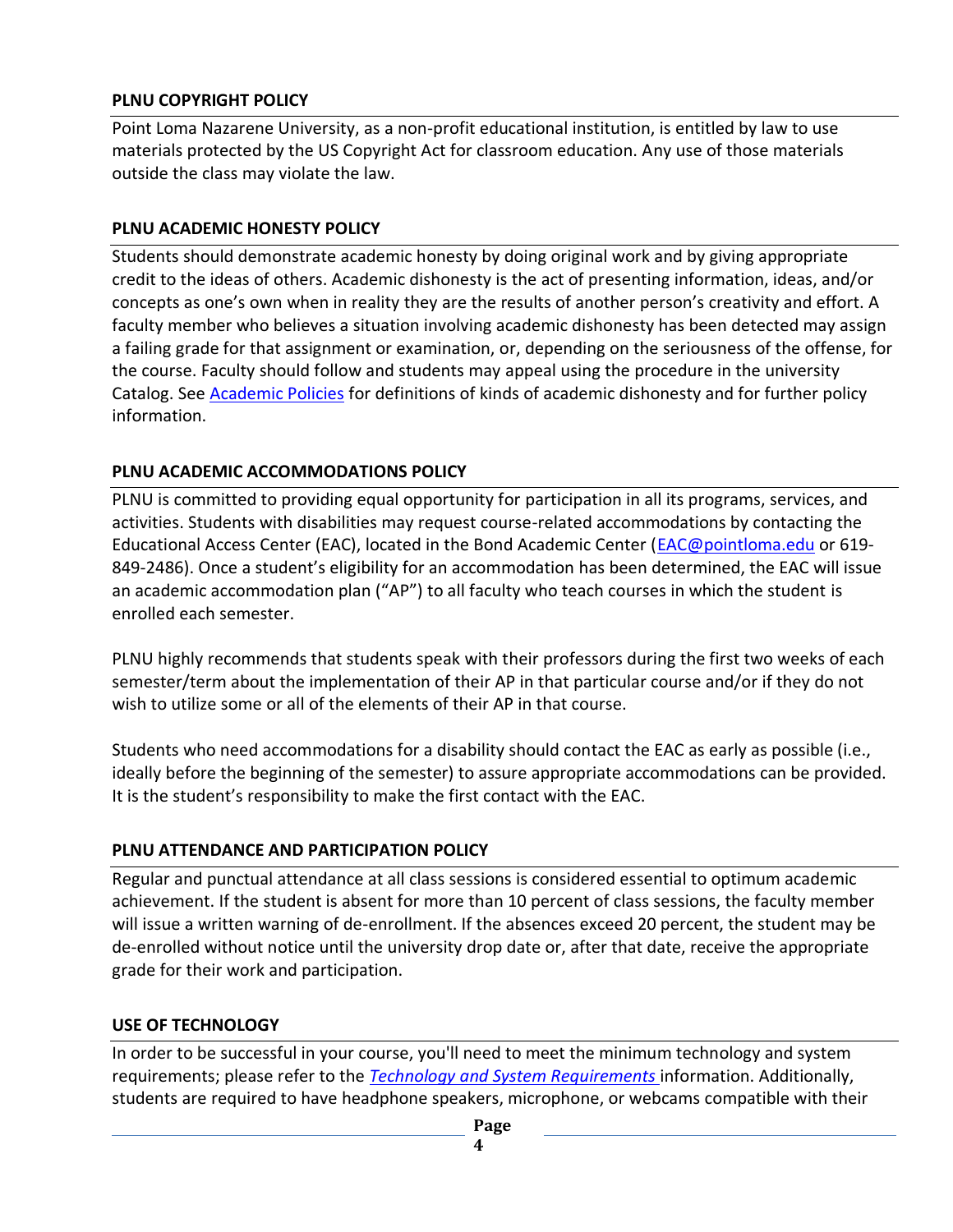computer available to use for any online or hybrid classes. Please note that any course with online proctored exams require a computer with a camera (tablets are not compatible) to complete exams online. Problems with technology do not relieve you of the responsibility of participating, turning in your assignments, or completing your class work.

### **FINAL EXAMINATION POLICY**

Successful completion of this class requires taking the final examination **on its scheduled day (Thursday May 5, 4:30pm-7:00pm)**. No requests for early examinations or alternative days will be approved.

| Week #                  | <b>Class</b><br><b>Dates</b>                                            | <b>CLASS CONTENT OR ASSIGNMENT</b>                                                                                                                                                                                                                                                                                                                                                   | Notes/Details/Links/Case<br><b>Study/Speaker</b>                                                                                                                                                              |
|-------------------------|-------------------------------------------------------------------------|--------------------------------------------------------------------------------------------------------------------------------------------------------------------------------------------------------------------------------------------------------------------------------------------------------------------------------------------------------------------------------------|---------------------------------------------------------------------------------------------------------------------------------------------------------------------------------------------------------------|
| $\mathbf{1}$            | Tuesday<br>(no class $-$<br>Monday<br>schedule)<br>Thursday<br>(online) | PLNU Spring 2022 Semester begins on<br>Tuesday, January $11^{th}$ – all weeks follow<br>Introduction to course and course format<br>Review Syllabus and Course Assignments-<br>discuss points and tokens<br><b>Opening Exercise</b><br>Service-Learning Project explained<br>Intro to Guidestar                                                                                      | Topic: Syllabus and Service-<br><b>Learning Project</b><br>Get textbooks and start<br>reading! Become familiar<br>with Canvas assignments<br>and start thinking about<br>nonprofit volunteer<br>opportunities |
| $\overline{2}$          | Tuesday+<br>Thursday                                                    | <b>Read and Prepare to Discuss:</b><br>Chapter #1 "Historical Perspectives on Nonprofit<br>Organizations in the U.S." of Textbook (Renz, editor)<br>Chapters #1 "Confessions of a Do-Gooder" + #2<br>"Sparky Grace" of Devotional (Greer, Haggard)                                                                                                                                   | Topic: Introduction to the<br><b>Nonprofit Sector in the US</b><br><b>Devotional Discussion</b><br>2 Initial Questions - PPT                                                                                  |
| $\overline{\mathbf{3}}$ | Tuesday+<br>Thursday                                                    | Article: "Wealth" by Andrew Carnegie (in Canvas)<br>Chapter #2 (skim) "The Legal Framework of the<br>Nonprofit Sector in the U.S." of Textbook (Renz,<br>editor)<br>Chapter #3 (read fully) "The Changing Context of<br>Nonprofit Management in the U.S." of Textbook<br>(Renz, editor)<br><b>Chapter #3 "When Ministry Becomes Your</b><br>Mistress" of Devotional (Greer, Haggard) | <b>Topic: Context and Legal</b><br><b>Structure of Nonprofits</b><br><b>Devotional Discussion</b><br>Canvas<br>HW Assignment #1<br>Thursday group work on<br>case studies                                     |
| 4                       | Tuesday+<br>Thursday                                                    | Chapter #4 "The Many Faces of Nonprofit<br>Accountability" of Textbook (Renz, editor)<br>Chapter #4 "Stuck in a Rut" of Devotional (Greer,<br>Haggard)                                                                                                                                                                                                                               | <b>Topic: Holding Nonprofits</b><br>Accountable<br><b>Devotional Discussion</b><br>S-L organization check-up<br>Canvas<br>HW Assignment #2<br>Thursday group work on<br>case studies                          |
| 5                       | Tuesday+<br>Thursday                                                    | Chapters #5 "Leadership, Governance, and the<br>Work of the Board" of Textbook (Renz, editor)                                                                                                                                                                                                                                                                                        | <b>Topic: Board Governance</b><br><b>Devotional Discussion</b><br><b>Canvas</b>                                                                                                                               |

#### **COURSE SCHEDULE AND ASSIGNMENTS**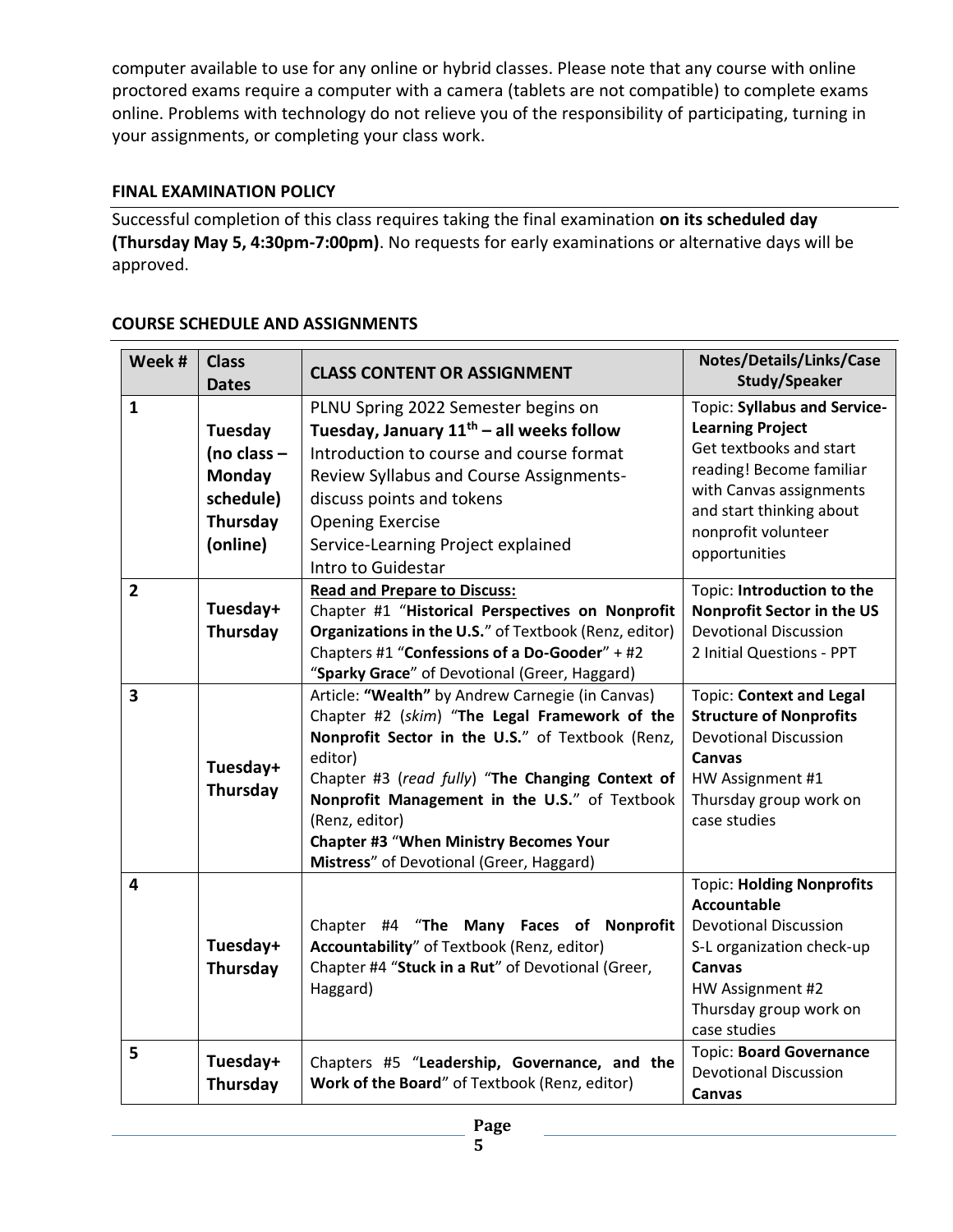|                |               | Chapter #5 "Silverbacks and Small Steps" of                      | HW Assignment #3                                             |
|----------------|---------------|------------------------------------------------------------------|--------------------------------------------------------------|
|                |               | Devotional (Greer, Haggard)                                      | Thursday group work on                                       |
|                |               |                                                                  | case studies                                                 |
| 6              |               |                                                                  | <b>Topic: Leading Nonprofits</b>                             |
|                |               | Chapters #6 "Executive Leadership" of Textbook                   | <b>Devotional Discussion</b>                                 |
|                | Tuesday+      | (Renz, editor)                                                   | Canvas                                                       |
|                | Thursday      | Chapter #6 "What Goes Up" of Devotional (Greer,                  | HW Assignment #4                                             |
|                |               | Haggard)                                                         | Thursday group work on                                       |
|                |               |                                                                  | case studies                                                 |
| $\overline{7}$ |               |                                                                  | <b>Topic: Strategic Planning</b>                             |
|                |               | Chapter #8 "Strategic Management" of Textbook                    | <b>Devotional Discussion</b>                                 |
|                | Tuesday+      | (Renz, editor)                                                   | Canvas                                                       |
|                | Thursday      | Chapter #7 "3 A.M. Friends" of Devotional (Greer,                | HW Assignment #5                                             |
|                |               | Haggard)                                                         | Thursday group work on                                       |
|                |               | Watch: "Strategic Decisions" interview with Greer                | case studies                                                 |
| 8              |               |                                                                  | Topic: Mid-semester                                          |
|                |               |                                                                  | evaluation                                                   |
|                |               |                                                                  | S-L: Mid-term reflection                                     |
|                |               |                                                                  | due                                                          |
|                | Tuesday+      | Tuesday - S-L updates                                            | Exam: Mid-term covers                                        |
|                | Thursday      | Thursday (March 3) - Mid-Term Exam                               | textbook chapters #1, #3,                                    |
|                |               |                                                                  | #4-#6, #8                                                    |
|                |               |                                                                  | <b>Canvas</b>                                                |
|                |               |                                                                  | HW Assignment #6                                             |
|                |               |                                                                  |                                                              |
| 9              |               |                                                                  |                                                              |
|                | <b>Spring</b> |                                                                  | Please stay safe!                                            |
|                | <b>Break</b>  | No class or assignments due                                      |                                                              |
|                | <b>Week</b>   |                                                                  |                                                              |
| 10             |               | Chapter #13 "Marketing for Nonprofit                             | <b>Topic: Nonprofit Marketing</b>                            |
|                |               | Organizations" +                                                 | and Advocacy                                                 |
|                | Tuesday+      | Chapter #14 "Advocacy, Lobbying and Social                       | <b>Devotional Discussion</b><br><b>Canvas</b>                |
|                | Thursday      | Change" of Textbook (Renz, editor)                               |                                                              |
|                |               | Chapter #8 "God Loves My Job More Than Yours" +                  | HW Assignment #7                                             |
|                |               | Chapter #9 "Worm Food" of Devotional (Greer,                     | Thursday group work on                                       |
|                |               | Haggard)                                                         | case studies                                                 |
| 11             |               | Chapter #11 "Social Entrepreneurship and Social<br>Innovation" + | Topic: Blurring the Lines:<br><b>Social Entrepreneurship</b> |
|                |               | Chapter #12 "Social Enterprise and Nonprofit                     | <b>Devotional Discussion</b>                                 |
|                | Tuesday+      | Ventures" of Textbook (Renz, editor)                             | Canvas                                                       |
|                | Thursday      | Chapter #10 "Panera Prophet" +                                   | HW Assignment #8                                             |
|                |               | Chapter #11 "Who Am I When I Am Not Me?" of                      | Thursday group work on                                       |
|                |               | Devotional (Greer, Haggard)                                      | case studies                                                 |
| 12             |               | Chapter #17 "Financial Leadership in Nonprofit                   | <b>Topic: Nonprofit Finances</b>                             |
|                |               | Organizations" +                                                 | <b>Devotional Discussion</b>                                 |
|                |               | Chapter #19 "Nonprofit Finance: Developing                       | Canvas                                                       |
|                | Tuesday+      | Nonprofit Resources" of Textbook (Renz, editor)                  | HW Assignment #9                                             |
|                | Thursday      | Chapter #12 "Christian Karma" +                                  | Thursday group work on                                       |
|                |               | Chapter #13 "Spinach Salad With a Side of Shame"                 | case studies                                                 |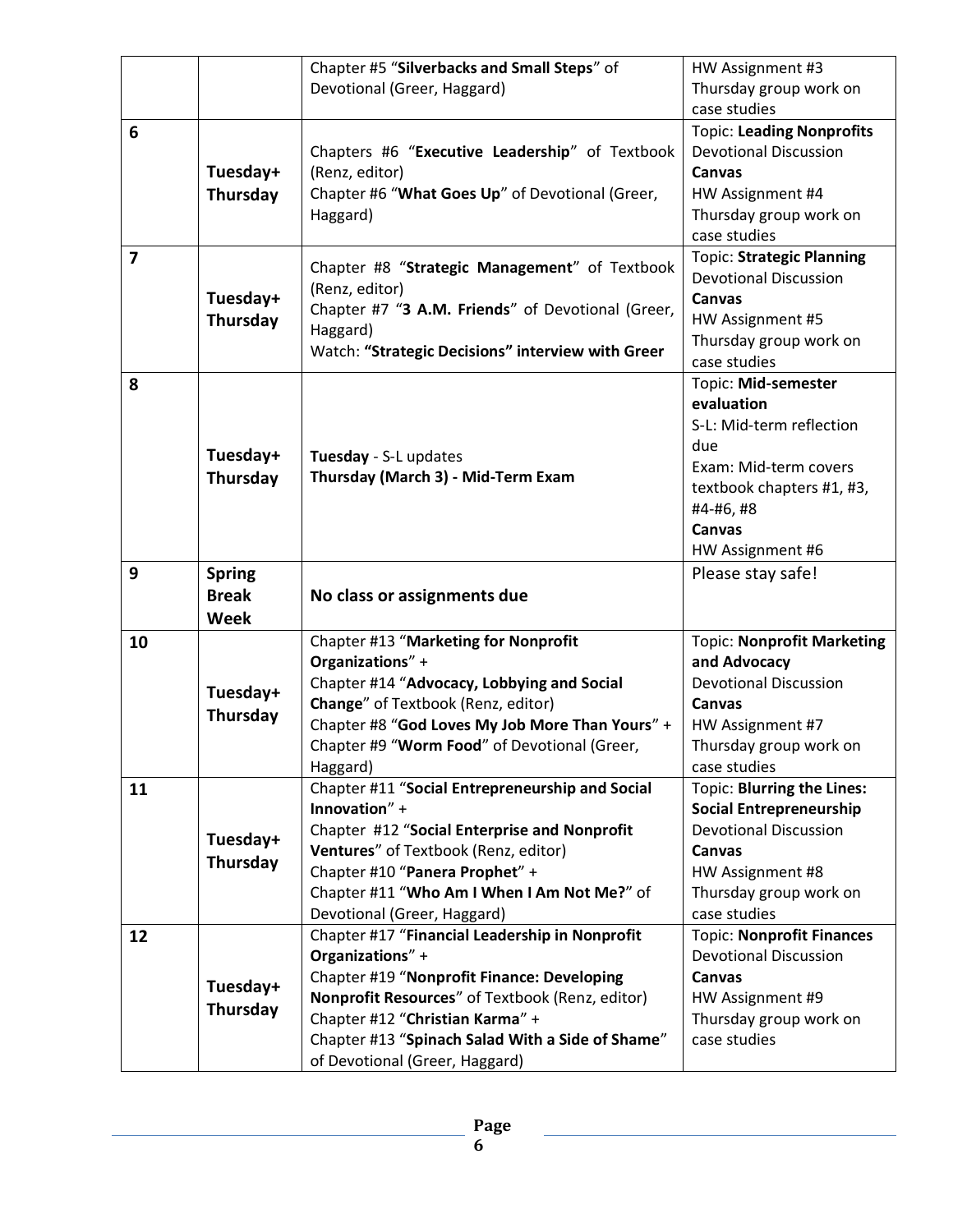| 13                             | Tuesday+<br>Thursday                 | Chapter #22 "Effective Human Resource<br>Management: Nonprofit Staffing" of Textbook<br>(Renz, editor)<br>Chapter #14 "How Do I Look?"+<br>Chapter #15 "A Full Head and an Empty Heart" of<br>Devotional (Greer, Haggard)                                                                | <b>Topic: Human Resources</b><br>and finding a job<br><b>Devotional Discussion</b><br>Canvas<br>HW Assignment #10<br>Thursday group work on<br>case studies                                      |
|--------------------------------|--------------------------------------|------------------------------------------------------------------------------------------------------------------------------------------------------------------------------------------------------------------------------------------------------------------------------------------|--------------------------------------------------------------------------------------------------------------------------------------------------------------------------------------------------|
| 14                             | Tuesday<br>Only<br>(Easter<br>Break) | Tuesday class time dedicated to ID exit exam<br>and alternative assignment<br>Thursday no class due to Easter Break<br>Catch up on S-L hours if needed                                                                                                                                   | <b>Topic: Assessing</b><br>Knowledge                                                                                                                                                             |
| 15                             | Tuesday+<br>Thursday                 | Chapter #10 "Understanding Nonprofit<br>Effectiveness" +<br>Chapter #15 "Value Creation Through<br>Collaboration" of Textbook (Renz, editor)<br>Chapter #16 "Man Makeup"+<br>Chapter #17 "You-Turn" of Devotional (Greer,<br>Haggard)                                                    | <b>Topic: Nonprofit Evaluation</b><br>and Collaboration<br><b>Devotional Discussion</b><br>Canvas<br>HW Assignment #11<br>Thursday group work on<br>case studies                                 |
| <b>Special</b><br>Exit<br>Exam | Dates to<br>be<br>announced          | The major exit exam is to be taken by all<br>International Development Majors: Two dates will<br>be announced at a later time and you must choose<br>one to take the exam. A class period will be given to<br>students for<br>the<br>time<br>required<br>for<br>this<br>exam/assignment. | All non-ID majors must<br>complete the alternative<br>assignment that is posted in<br>Canvas instead (details<br>online).                                                                        |
| 16                             | Tuesday+<br>Thursday                 | "Conclusion (pp. 734-745)" of Textbook (Renz,<br>editor)<br><b>Student Service-Learning Presentations</b>                                                                                                                                                                                | <b>Topic: Concluding Thoughts</b><br>and Practical Applications<br>Devotional Discussion -<br>Greer book reflection<br>Canvas HW Assignment #12<br>Final S-L Reflection due<br>S-L presentations |
| 17                             | Thursday                             | Final Exam: Thursday, May 5 <sup>th</sup> from 4:30pm-<br>7:00pm                                                                                                                                                                                                                         | Final Exam covers all<br>assigned readings and<br>lectures                                                                                                                                       |

*The information in this syllabus is subject to change. I will announce changes in class and on Canvas early enough to give you time to meet assignments, etc. It is your responsibility to maintain your schedule, making the changes as necessary. I will not consider absence an excuse for not keeping your schedule updated. Check your PLNU e-mail and Canvas regularly*.

#### **GENERAL EXPECTATIONS**

- 1. Comprehensive, on-time reading of text and assigned materials.
- 2. Active participation in class and on-line discussions and activities.
- 3. Full participation in the service-learning component of the class.
- 4. Demonstration of applying foundational knowledge and principles to contemporary circumstances.
- 5. Successful and timely completion of assignments, course projects and exams.
- 6. Faithful attendance as defined by the PLNU Attendance Policy.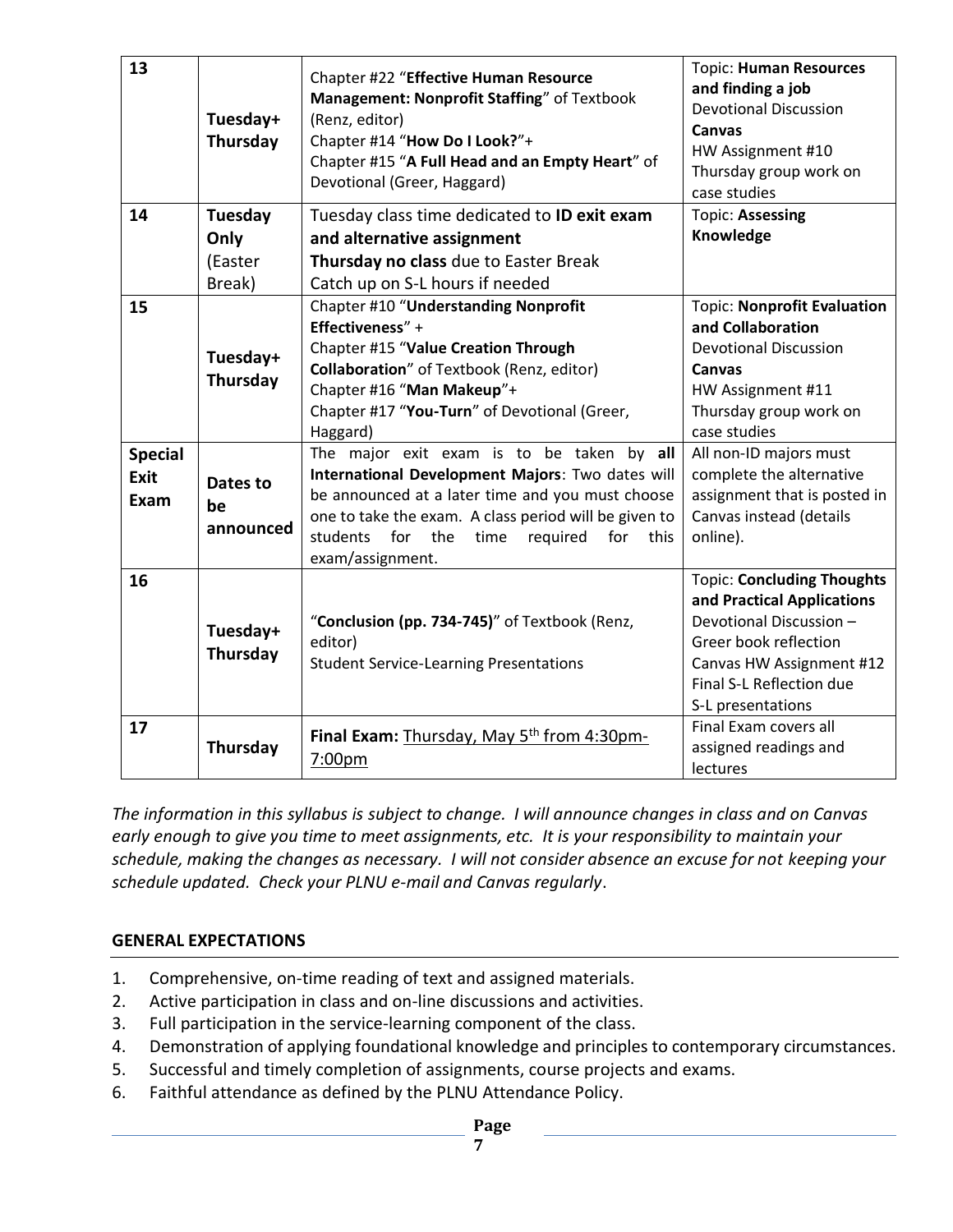# **Attendance and Engagement in Class (up to 50 points available) – 5% of Total Grade**

This class is to be subject-centered, not teacher-centered nor student-centered. What this means is that everyone should prioritize attendance and contribute in class to our understanding of the subject material. For those who are not familiar with the topic, reading and asking questions to your peers and the professor will be very important. Reading assigned material prior to coming to class is essential and students need to be prepared to be involved in the presentation of material and a discussion of the ramifications of various positions presented.

Excessive absences will result in a loss of attendance points (out of 50 possible). The exact loss of points is at the discretion of the professor but will likely follow this pattern: 1-2 unexcused absences – no effect, 3-4 unexcused absences – loss of at least 20 points, 5 or more unexcused absences – loss of all attendance points and may be de-enrolled from the course.

### **Weekly Activities (up to 250 points available) – 25% of Total Grade**

Each week students will be given an activity to complete in response to materials from the week's required readings. These activities will be due each week just before class begins. There will be at least 12 activities during the course of the semester but there may be more. Each of the activities will be outlined in detail. If you complete an activity to all of the specifications, you will receive a passing grade. If you do not complete all of the specifications, you likely will receive a non-passing grade for that assignment.

# **You are able to choose the Grade you want to achieve:**

*To earn 250 points*

• Complete at least 12 weekly assignments with a passing grade *To earn 215 points*

- Complete at least 10 weekly assignments with a passing grade *To earn 190 points*
- Complete at least 8 weekly assignments with a passing grade *To earn 165 points*
- Complete at least 6 weekly assignments with a passing grade *To earn 150 points or less*
	- Complete less than 6 weekly assignments with a passing grade

# **Examinations (up to 450 points available) – 45% of Total Grade**

# **Mid-Term Exam (up to 150 points available): Thursday, March 3rdth – regular class time**

**Major Exit Exam or alternative assignment for non-majors (up to 50 points available):** The major exit exam is to be taken by all International Development Majors on one of the dates offered. All non-ID majors must complete the additional assignment posted on Canvas by Sunday night of the same week. To provide time to complete this exam or assignment, class time will be given so that students can dedicate their time to the exam/assignment.

**Final Exam (up to 250 points available): Thursday, May 5th (4:30-7:00PM)**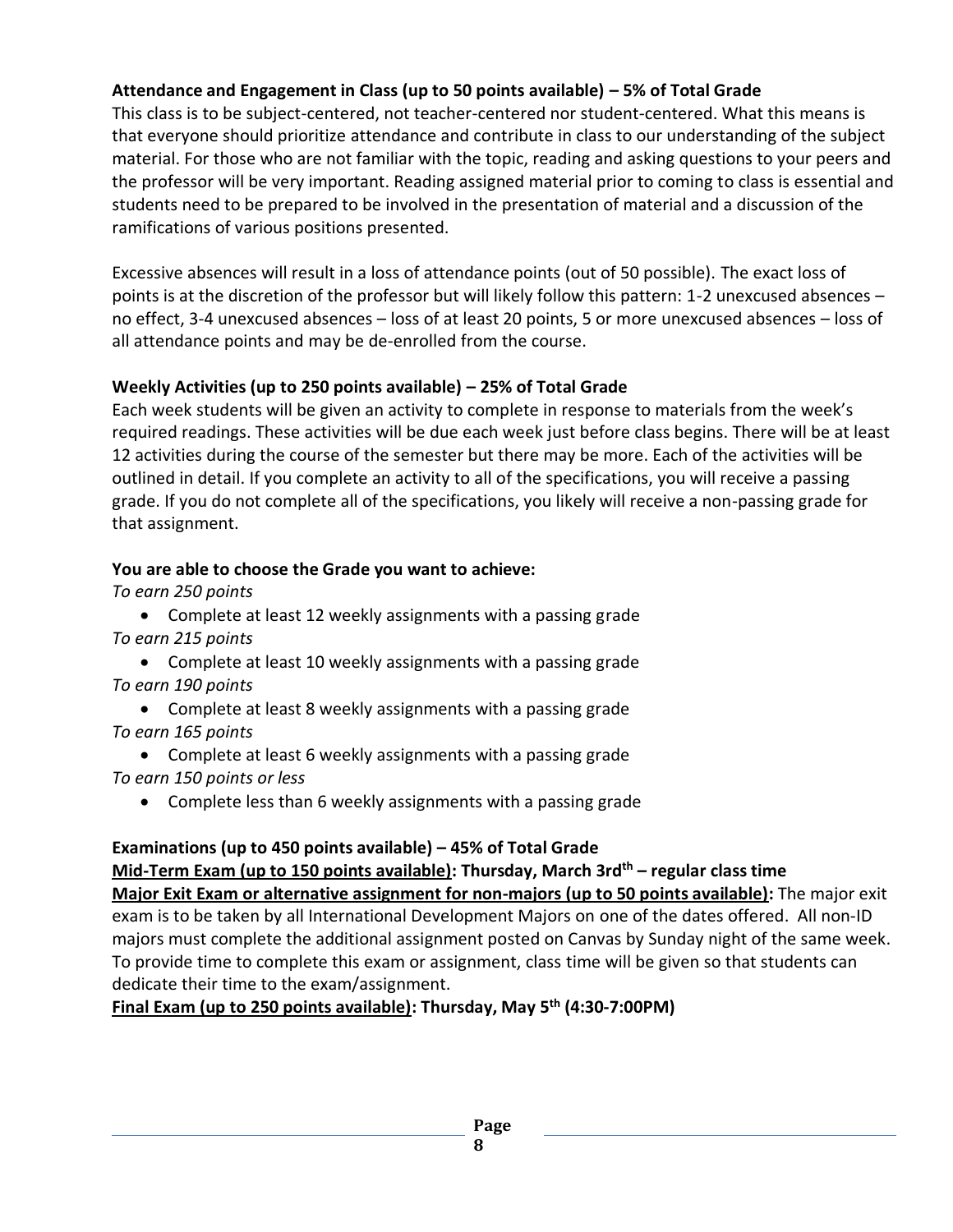# **Service-Learning Project (up to 250 points available) – 25% of Total Grade**

A major portion of this class will be spent engaging in hands-on work at a nonprofit organization and thoughtful reflection on those experiences. At least 25 hours of volunteer work during the semester is required for this assignment to receive full credit. Some in-class seat time *may* be given to accommodate these hours. There will be both verbal and written reflections to complete on these experiences. More information on this assignment will be posted on Canvas.

## **You are able to choose the Grade you want to achieve:**

*To earn 250 points*

- Complete 25+ hours of Service-Learning at a nonprofit organization
- Provide 2 written reflections (mid-way AND final) to the required standards
- Present a 3-5 minute verbal AND visual summary to the class about your experience at the end of the semester

*To earn 215 points*

- Complete 20-24 hours of Service-Learning at a local nonprofit
- Provide 1 written reflection (mid-way OR final) to the required standards
- Present a 3-5 minute verbal summary to the class about your experience at the end of the semester

*To earn 190 points*

- Complete 15-19 hours of Service-Learning at a local nonprofit
- Present a 3-5 minute verbal summary to the class about your experience at the end of the semester

*To earn 165 points*

• Complete 10-14 hours of Service-Learning at a local nonprofit

*To earn 150 points or less*

• Complete less than 10 hours of Service-Learning at a local nonprofit

# **Tokens**

Every student starts the course with 4 tokens available to them. A token can be "used" for one of 3 things:

- 1. To make up for a class absence **must be requested within one week of absence**
- 2. To get one 3-day extension for one weekly assignment **must be requested before due date**
- 3. To have the option of "re-doing" an assignment the student failed to pass **must be requested within one week of receiving the incomplete grade.**

*Students can earn additional tokens by completing extra credit opportunities if offered.* At the end of the semester, **any student with 3 tokens or more** will be able to use those tokens for a special accommodation during the final exam. **This accommodation will be the opportunity to answer an additional extra credit question during the Final exam that is worth 10% of the final exam grade.** 

# **Acceptable Format**

All written assignments are due as scheduled and must reflect a professional, consistent format. More details on this will be explained during class. Most importantly, please carefully cite your sources and reference course readings liberally as you seek to integrate and grapple with various perspectives and ideas. The biggest challenges for students are citing web-based materials and giving credit where credit is due in edited books with multiple authors.